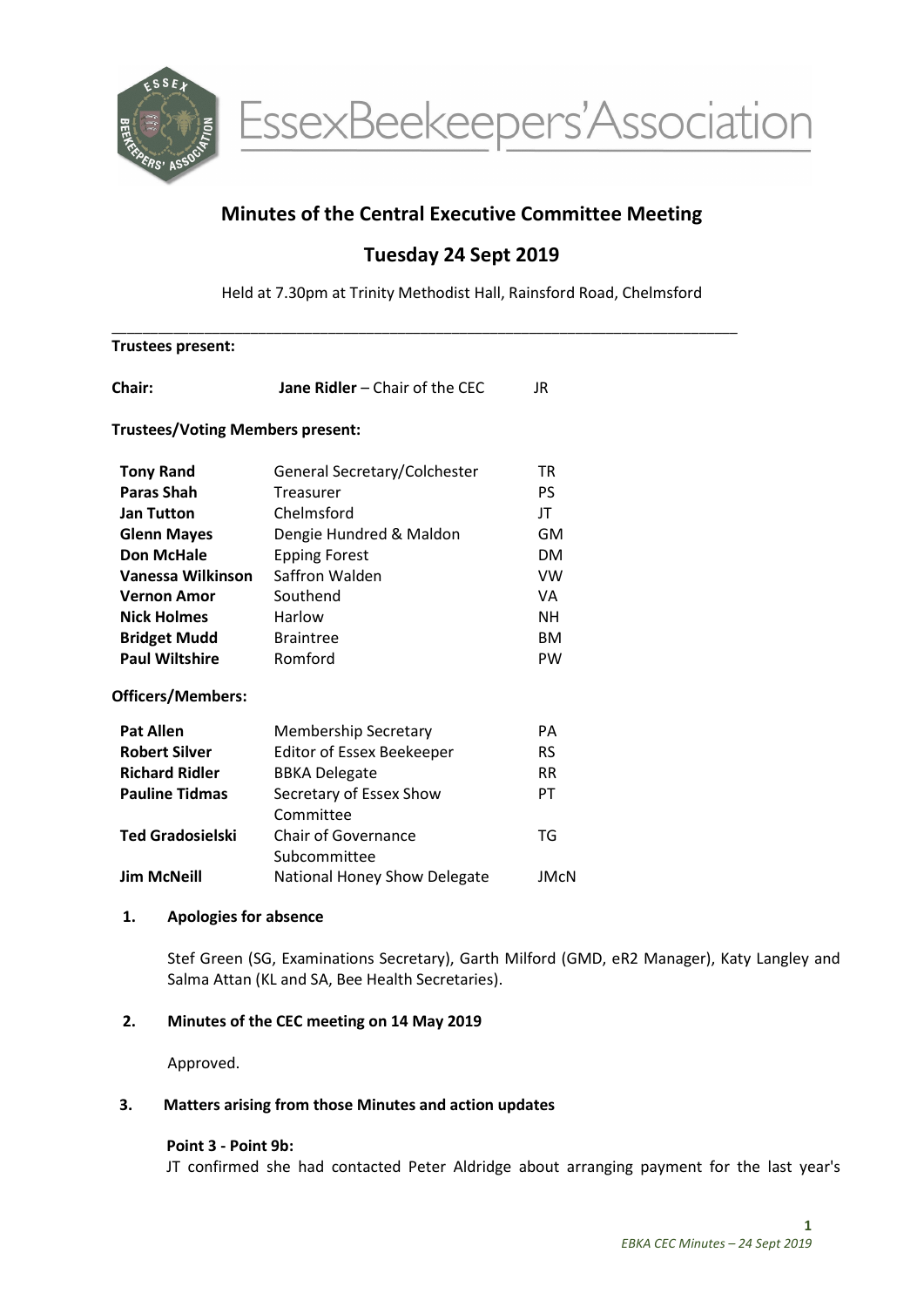banner from PS. JR said she would remind him. Action: JR to remind Peter Aldridge about contacting PS for banner payment.

### Point 5:

JR thanked all Membership Secretaries, and especially GMD, for arranging closure of the Autumn 2019 return. GMD had submitted a report to the CEC asking for input from all divisions for the breakdown of their subscription items. He also asked divisions to update their BBKA swarm lists on eR2.

Action: Trustees to contact their Membership Secretaries to inform GMD about their subscription items and remind them to update swarm lists.

A number of queries about eR2 were raised. JR offered to contact GMD to ask him to lead and support a subcommittee meeting, involving a representative from each division, to resolve queries and explore ways of optimising the system in future. PA, as EBKA Membership Secretary, asked to be part of the subcommittee.

Action: JR suggested that a sub-committee meeting be set up by informed trustees and a meeting arranged for divisional representatives to attend so that questions could be answered.

The procedure for subscription renewals and the recommended wording for Membership Forms, including Gift Aid, were discussed and TG and PS were asked to provide Membership Secretaries with an appropriate form of words.

## Action: TG and PS to agree on wording for the Membership Forms and inform Membership Secretaries.

## Point 9:

TR reported that he had spoken to John Rhodes (Saffron Walden) who has offered to give the legal assistance needed for the change of status of EBKA to a Charitable Incorporated Organisation (CIO). It was agreed that work should progress as soon as possible.

#### 4. Treasurer's report

PS reported that currently EBKA has approx £24,865, with some minor outgoings still outstanding.

The signatories on the account are PS, TR and JR. JR explained that, at holiday times, it would be prudent to have a fourth signatory and Jan Tutton offered to fill this role.

#### All 11 Trustees agreed to this proposal. CARRIED

PS put forward a proposal for EBKA subscriptions for 2020. As agreed at the EBKA AGM 2018, fees will increase by the annual inflation rate. The new rates will be as follows: Members: £36.50 (£19 BBKA, EBKA £4, Division £11.50 and BDI £2) Partners: £20 (£12.50 BBKA, EBKA £1, Division £6.50 and BDI £0) This reflects a 3% increase on subscriptions for 2019.

The cost of Junior Membership still needs to be determined.

PS proposed that, in future, instead of an increase in fees by the annual inflation rate, we review the accounts in September of each year, set an increase in membership fees at that point, and round up to the nearest pound. This would need to be a proposition for the 2020 AGM so that it can be actioned for 2021.

PS proposed 'EBKA subscriptions are reviewed in September of each year, and any increases agreed and rounded up to the nearest £1'.

Vote: 10 For; 1 Abstain CARRIED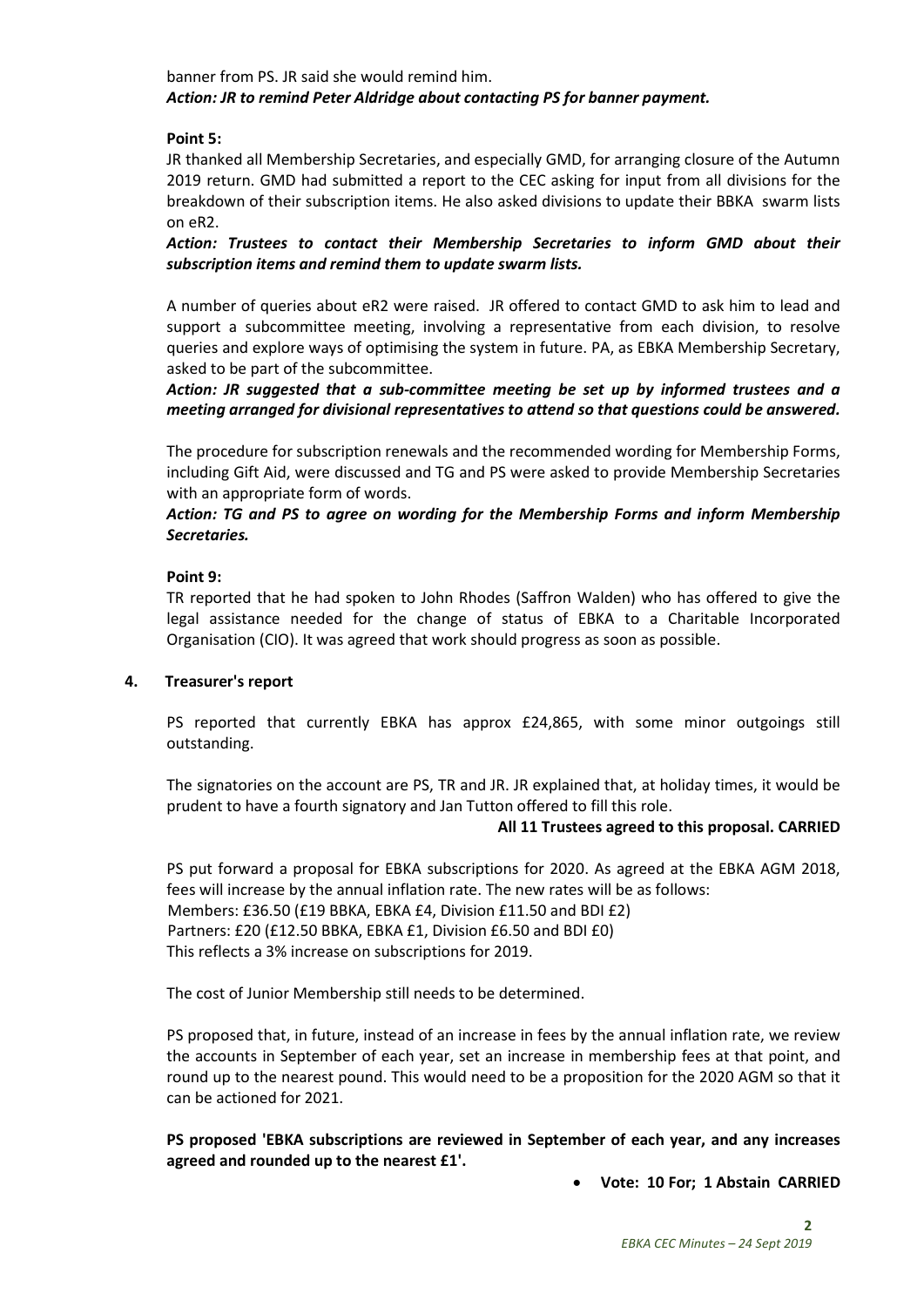RR noted that BBKA are proposing to increase subscriptions for 2021. More information will be available at the BBKA ADM meeting in January, which he will attend.

JT asked if we needed to increase EBKA subscriptions given that we have nearly £25,000 in the bank and recommended that we plan what to do with these funds, given our charitable status.

#### 5. Governance

#### a. Health and Safety Document

TG presented the draft EBKA Health and Safety Document. There is still an Accident Report Form and a Sample Risk Assessment Form to follow. Both forms will be available for the November CEC meeting. Every show and every EBKA event needs a named Safety Officer and a Risk Assessment. JR said that the presence of bees is 'high risk'.

### Action: TG/PW to provide Accident Report Form and Sample Risk Assessment Form to accompany the Health and Safety Policy

TR pointed out that his comments on the draft document sent to the Governance Subcommittee had not been addressed.

Paul Wiltshire proposed that 'EBKA adopt the Health and Safety Document as it is, with further review in future based on comments received'.

All 11 Trustees agreed to this proposal. CARRIED

#### b. Trustee Handbook

VW reported that there had been no further comments on the updated sections of the Trustee Handbook. There were still sections that need updating before the Handbook could be completed.

#### c. Equal Opportunities/Diversity

JR asked whether we needed an Equal Opportunities/Diversity Policy, a Disciplinary Procedure and an Environmental Policy. PW's view was that there could be both a Diversity Statement and an Environmental Statement in the Trustee Handbook. A Disciplinary Procedure was considered to be less urgent.

## Action: PW to provide a Diversity Statement and Environmental Statement for consideration by the CEC in November.

#### 6. Policies on the website

There are currently two passwords for documents on the EBKA website: one for documents for members and another for those relating to the CEC only. Do we need to have password protection on the website at all? Following discussion, JR suggested that there should be just one password for all documents, including those relating to the CEC, e.g. Meeting Agenda, Minutes and Divisional Reports.

## JR proposed that 'There is just one password to access all documents on the EBKA website'. All 11 Trustees agreed to this proposal. CARRIED

It was agreed that Draft Minutes would not be available on the website until signed. VW was asked to amend Draft Minutes once approved and send the final version to NH and RS for the website.

Action: VW to amend approved Draft Minutes for addition to the website.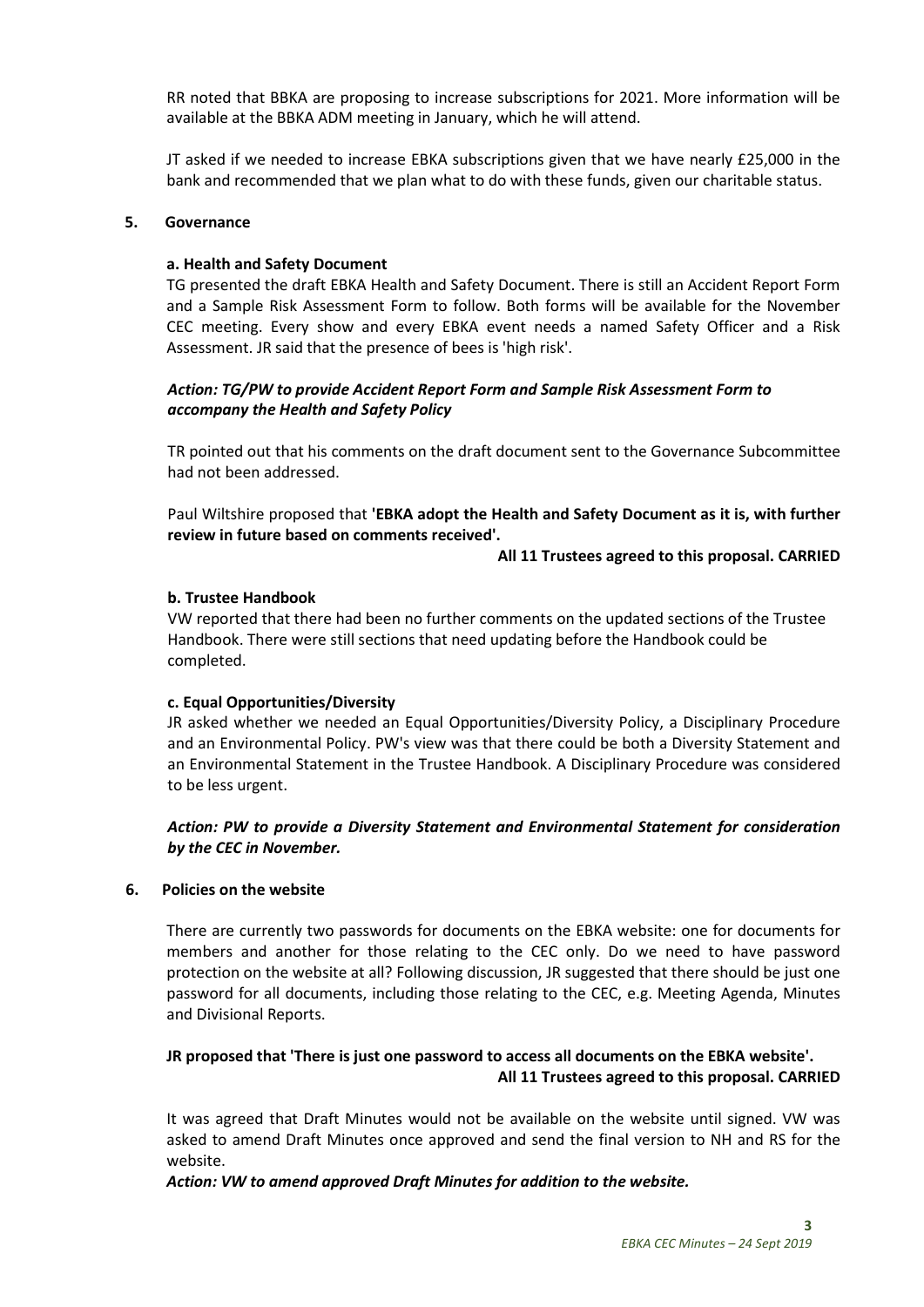Divisional reports for CEC meetings are sent to TR and it was agreed that, in future, he would forward them to NH and RS for addition to the website.

TG suggested that EBKA policies, such as Finance and Safeguarding, should be made public on the website. However, RR recommended that we do not rush into this as only a minority of charities put all their policies in the public domain. This will be discussed again at a future date.

NH's view is that there should be no password protection on the website, which was supported by DM.

#### 7. Essex Beekeeper progress on electronic newsletter

In view of the move to online-only publication of the Essex Beekeeper in Jan 2020, and based on the cost of the newsletters in 2018, PS proposed that we reduce EBKA subscriptions by £4, providing divisions with £4 per member per year. It would be a choice for divisions whether the magazine would be electronic only, printed or in combination.

In addition to the monthly magazine, RS suggested sending out an electronic Newsletter with up to the minute articles and highlighting what's on. To do this, he will need access to EBKA members' email addresses via eR2. JR said she would ask GMD to give RS appropriate user rights.

#### Action: JR to contact GMD about organising appropriate eR2 user rights for RS.

There was discussion about how the electronic Newsletter would be sent, whether to use MailChimp or to provide a link to articles on the website. MailChimp would provide an attractive format, and JT emphasised the importance of improving the presentation of the magazine to reflect a modern image of the Association.

PA said that Romford is planning to ask EBKA's current printer to print hardcopies of the magazine for the division. Perhaps other divisions might also be interested in this arrangement.

#### 8. Financing Essex Beekeeper printing - options for electronic-only Divisions

See above - item 7.

#### 9. BBKA ADM questions

RR proposed tabling a motion on behalf of EBKA, at the BBKA Annual Delegates' meeting in January, that BBKA actively pursues membership of Apimondia. This is the international federation of beekeeping, which includes at least 80 other countries. The UK is not currently a member. It is required to join as a single entity, so it would need agreement of the BBKA, and Scottish and Ulster BKAs. The motion is supported by Yorkshire BKA. All committee members were in favour of this proposal.

#### 10. 2020 AGM

JR proposed that the 2020 AGM is held on Saturday 7 March. She suggested we ask Dr Natasha De Vere, Aberystwyth University, to be our guest speaker and offered to invite her. Dr De Vere's research focuses on understanding foraging preferences of both wild pollinators and honeybees and how these have changed from 1950s to the present day. She has completed the DNA barcoding of all flowering UK plant species. TR offered to check the price of the room at Writtle College that we hired for last year's AGM.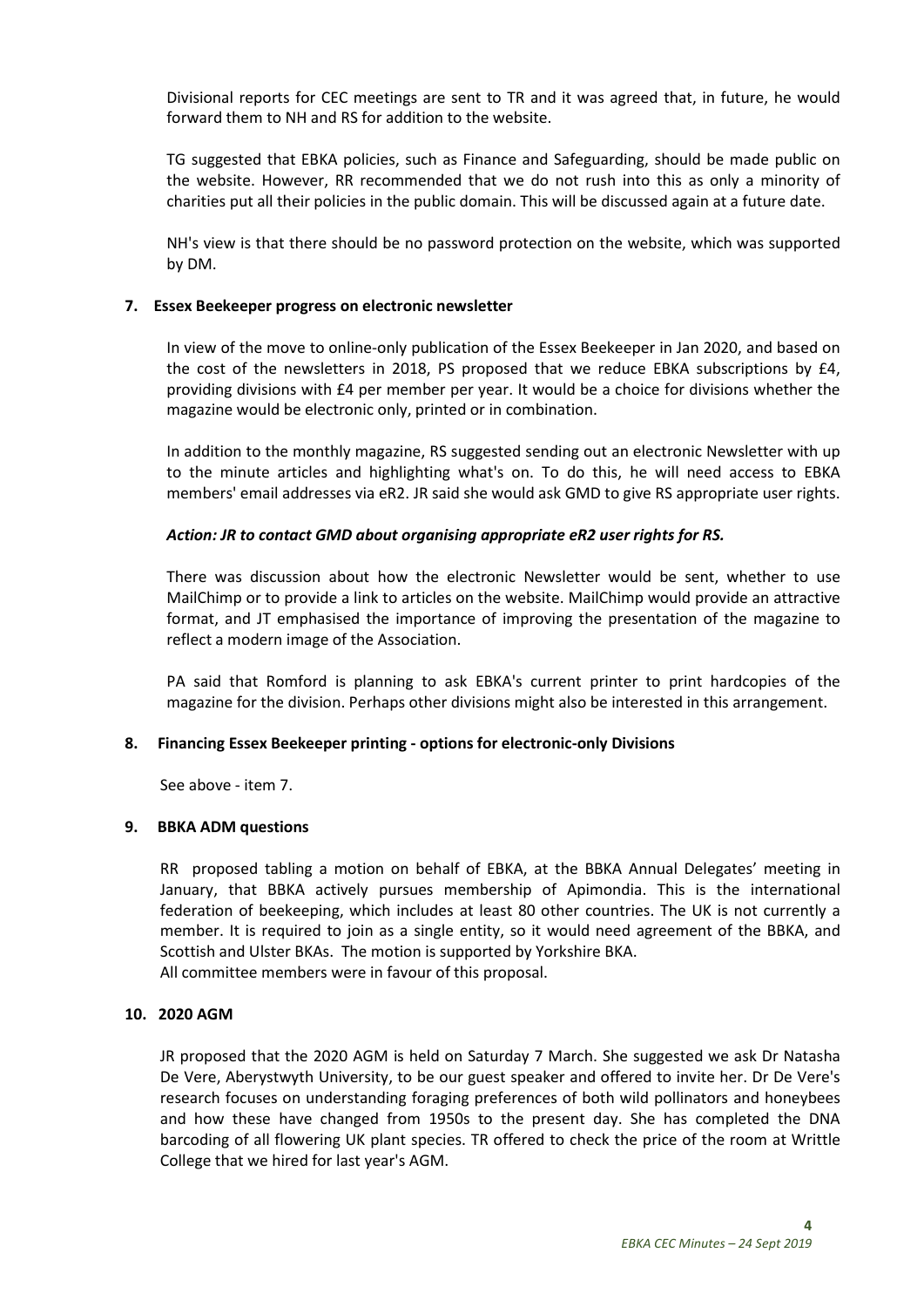JT said that Chelmsford division would be responsible for catering at the AGM. Action: TR to contact Writtle College about price of room for the AGM.

JR reported that she had written to divisions about taking on Divisional roles after the county AGM, rather than after Divisional AGMs, which would be helpful for EBKA administration. As only four divisions were in favour, with three against and two unsure, it was decided to leave the status quo. JR stressed the importance of updating eR2 with new officer details as soon as possible after the AGM.

#### 11. Secretaries Reports

PT summarised the main points of her Honey Show report: everything at the Show went according to plan, there were enough volunteers, the bigger tent was better in terms of Health and Safety, and the refreshments were excellent. Unfortunately, the live bee demonstration had to be abandoned because it was too windy. She thanked the whole team for all their hard work.

PT explained that the Honey Show Committee is looking for an alternative venue to Orsett and proposals will be available for the CEC to consider in January. The Show accounts presented to the current meeting will be updated with final items, and presented in January as well.

In the Examinations Secretary's report, it was stated that 14 people took the basic assessment this year. JR commented that this number is down on previous years. She suggested that we give two Miss Avey Awards for the best candidates in the year. This was agreed by the committee. Both Miss Avey and Ted Hooper Awards will be presented at the EBKA Conference in October.

In the Bee Health Secretaries' report, KL reported that she has contacted Giles Budge to give next year's Ted Hooper Lecture on CBPV. The timing of the lecture was discussed. In previous years it has taken place in April, but NH and PS are running their beginners' training during one April weekend and, given that there will be a speaker at the AGM in March, it was suggested that June might be a better time to hold the event.

#### 12. Divisional reports

JR thanked the trustees for their reports. She commented that they all arrived on time, and there is now a measure of consistency in content and format. Looking at divisional finances, it appears that the maximum bank balance is about £18,000 and the minimum is about £3000.

#### 13. County Archives @ County Records Office

PA explained that staff at the County Records Office were concerned about archiving some EBKA material that was considered sensitive. It was agreed that this sensitive material should be redacted and the remaining information stored for 30 years.

#### 14. Training the Trainers day

Following discussion at the meeting in July, JR had written to divisions asking if they would be interested in a Training the Trainers day. She had received positive replies from four divisions. PW and NH said that Romford and Harlow would also be interested. JR offered to organise the day and suggests three people per division should be allowed to attend.

#### 15. Correspondence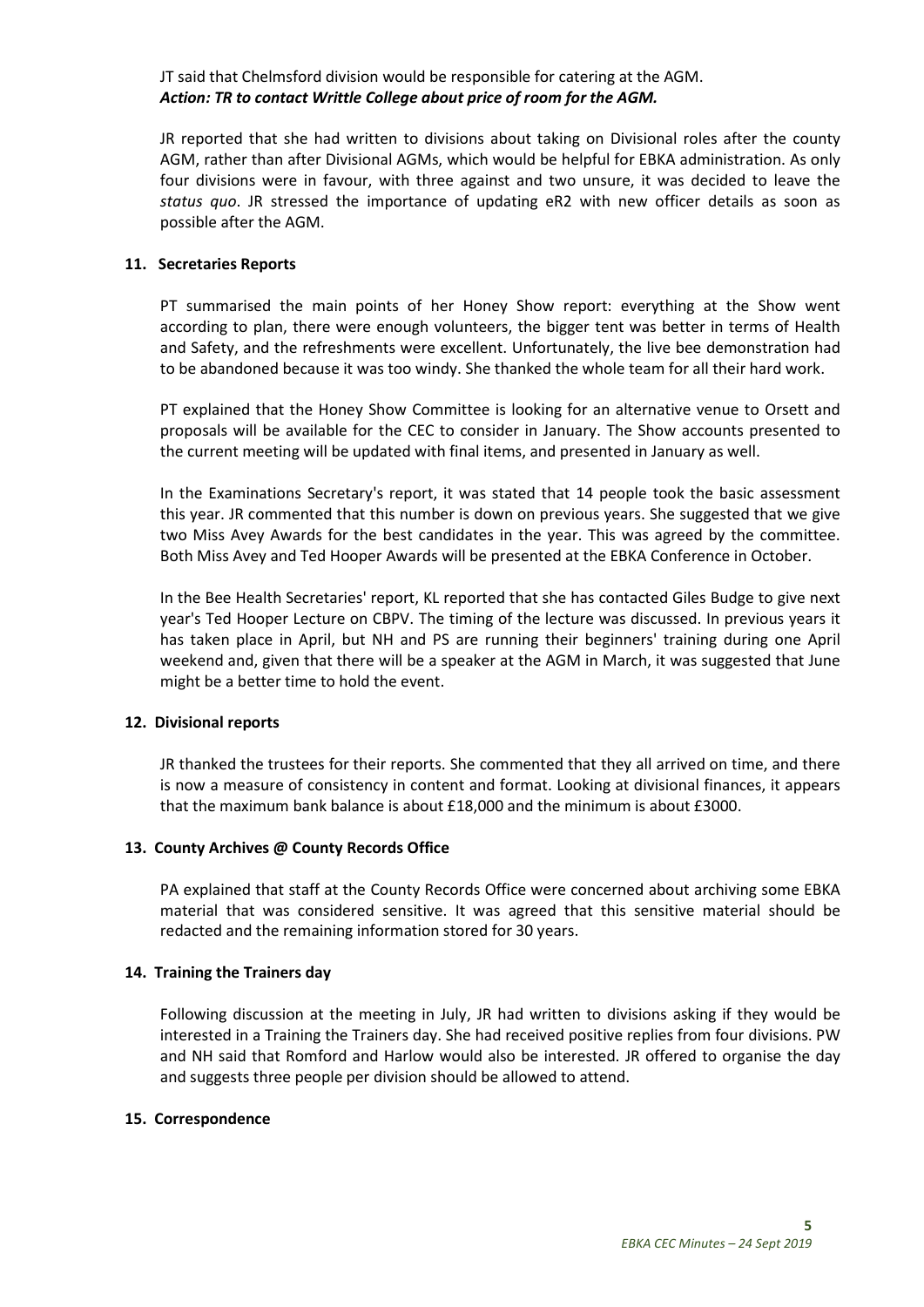### 16. AOB

VW reminded trustees to encourage their divisions to book conference tickets as soon as possible. This will help with catering arrangements.

JT reported that Chelmsford Division is actively planning the 2020 Conference. Its preference is for formal lectures in the morning and breakout sessions in the afternoon, a change from previous formats. It is not expected to increase the price. The CEC agreed with this proposal.

JR apologised for the meeting overrunning this evening.

## 17. Future meeting dates for 2020

As parking is a problem at Trinity Church Hall, an alternative venue has been found for future CEC meetings. TR has made a provisional booking at the Goodwin Room at Boreham Village Hall, which is convenient for most CEC members, and has its own parking. The cost of hiring the room would be £15 per hour. The CEC agreed with this proposal.

CEC meetings in 2020 will take place on the first Tuesday of the month: 7 January, 3 March, 5 May, 7 July, 1 September and 3 November.

| <b>Action</b> | Owner     | <b>Action</b>                    | <b>Action</b>  | Update                   | <b>Status</b> |
|---------------|-----------|----------------------------------|----------------|--------------------------|---------------|
| date          |           |                                  | due            |                          |               |
|               |           |                                  | date           |                          |               |
| 22/1/19       | VW/JT     | The actions from 22/1/19         | 12/3/19        | JT: outstanding due to   | closed        |
|               |           | and 12/3/19 to be extracted      |                | VW illness. JT to        |               |
|               |           | and delivered as requested.      |                | complete with mins       |               |
|               |           |                                  |                | from 12/3/19             |               |
| 22/1/19       | PW        | Safeguarding Policy updates      | ?              | Safeguarding Policy      | closed        |
|               |           | to be completed.                 |                | adopted at July CEC      |               |
|               |           |                                  |                | meeting                  |               |
|               |           |                                  |                |                          |               |
| 12/3/19       | TG        | Identify and confirm mini        | ?              | JR will arrange session  | closed        |
|               |           | course for new Trustees.         |                | for new trustees before  |               |
|               |           |                                  |                | the July CEC meeting.    |               |
|               |           |                                  |                | Session completed        |               |
|               |           |                                  |                | 23/7/19                  |               |
|               |           |                                  |                |                          |               |
| 12/3/19       | <b>RS</b> | Following consideration a        | $\overline{?}$ | See RS entry 14/5/19 for | closed        |
|               |           | proposal for the Essex Beekeeper |                | proposal below           |               |
|               |           | will be put to members.          |                |                          |               |
| 12/3/19       | JR.       | <b>Contact Garth Milford to</b>  | ?              | Garth is interested in   | closed        |
|               |           | confirm his interest in the      |                | the eR2 Manager role     |               |
|               |           | eR2 Manager role.                |                |                          |               |
| 12/3/19       | <b>TR</b> | Add the County Show              | $\overline{?}$ | Terms of Reference for   | closed        |
|               |           | Governance to the next CEC       |                | the Show need to be      |               |
|               |           | agenda.                          |                | approved by the Honey    |               |
|               |           |                                  |                |                          |               |

NEXT MEETING – Tuesday 26 November 2019 at 7.30pm

| Carol Evans Room, The Link, Methodist Church, Rainsford Road, Chelmsford |  |  |  |
|--------------------------------------------------------------------------|--|--|--|
|                                                                          |  |  |  |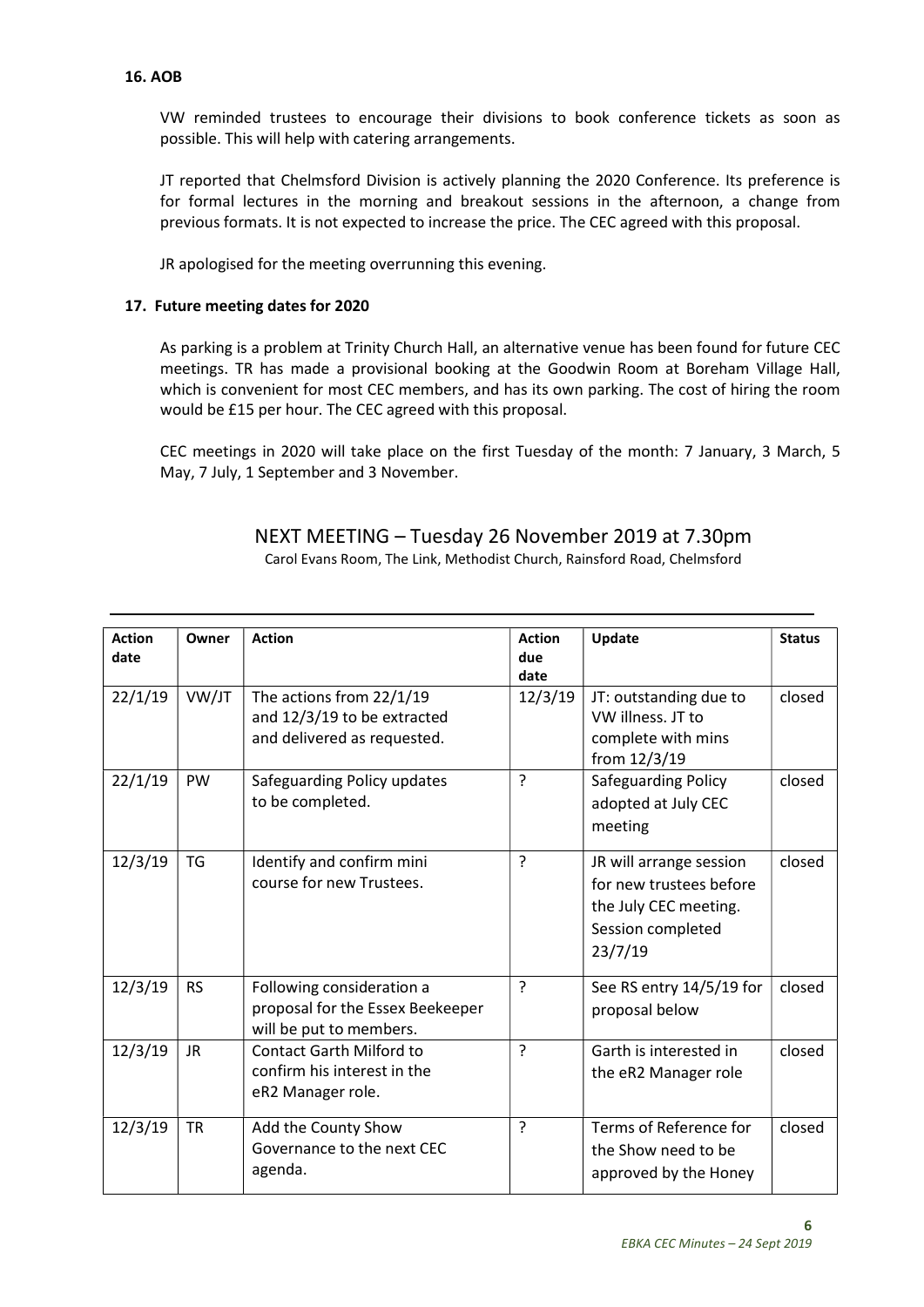|         |                      |                                                                                                                             |              | <b>Show Committee. Terms</b><br>of Reference accepted<br>by CEC 23/7/19.     |        |
|---------|----------------------|-----------------------------------------------------------------------------------------------------------------------------|--------------|------------------------------------------------------------------------------|--------|
| 12/3/19 | PA                   | Obtain an estimate for<br>making the changes to the<br>Chain of Office as agreed.                                           | ?            | Estimate received from<br>PA and accepted by the<br>CEC 23/7/19              | closed |
| 14/5/19 | JR                   | Organise trustee training session<br>before CEC meeting on 23 July                                                          | 9/7/19       | <b>Training session</b><br>completed 23/7/19                                 | closed |
| 14/5/19 | JR                   | <b>Contact TG re Governance</b><br>Subcommittee meetings taking<br>place before CEC meetings                                | ?            |                                                                              | closed |
| 14/5/19 | <b>TR</b>            | Finalise GDPR document                                                                                                      | 9/7/19       | Document finalised and<br>accepted by the CEC<br>23/7/19                     | closed |
| 14/5/19 | <b>VW</b>            | Check wording of Junior<br>Membership for Trustee Handbook<br>and reword if necessary.                                      | 23/6/19      | Junior Membership to<br>be discussed by the CEC<br>later in the year         | open   |
| 14/5/19 | <b>TR</b>            | <b>Upload Charity Commission Annual</b><br>report with Annual examined<br>Treasurer's report and accounts to<br>CC website. | $\cdot$      |                                                                              | closed |
| 14/5/19 | BM,<br>JT, TR,<br>GM | Send contact details of membership<br>secretaries to JR as soon as<br>possible.                                             | 1/6/19       |                                                                              | closed |
| 14/5/19 | <b>PS</b>            | Provide financial forecast for EBKA<br>for a CEC meeting later in the year.                                                 |              |                                                                              | open   |
| 14/5/19 | PT                   | Ensure Terms of Reference for the<br>Honey Show Committee approved.                                                         | 9/7/19       | <b>Terms of Reference</b><br>approved by CEC 23/7/<br>19                     | closed |
| 14/5/19 | <b>VW</b>            | Send revised sections of the<br>Trustee handbook to CEC members                                                             | 23/6/19      | Sent revised sections to<br>CEC members as agreed                            | closed |
| 14/5/19 | <b>TR</b>            | Add Website publication of Policies<br>to the agenda for 23 July                                                            | 9/7/19       | JR and NH to discuss this<br>issue and add to agenda<br>for the next meeting | closed |
| 14/5/19 | <b>TR</b>            | Add CIO proposal to the agenda for<br>23 July                                                                               | 9/7/19       | CIO proposal discussed<br>on 23/7/19                                         | closed |
| 23/7/19 | PA                   | Complete Chain of Office for the<br>conference on 20 October 2019                                                           | 17/10/1<br>9 |                                                                              | closed |
| 23/7/19 | JT                   | Contact Peter Aldridge re payment<br>to him for last year's banner cost.                                                    | 24/9/19      | JR to remind Peter to<br>contact PS                                          | closed |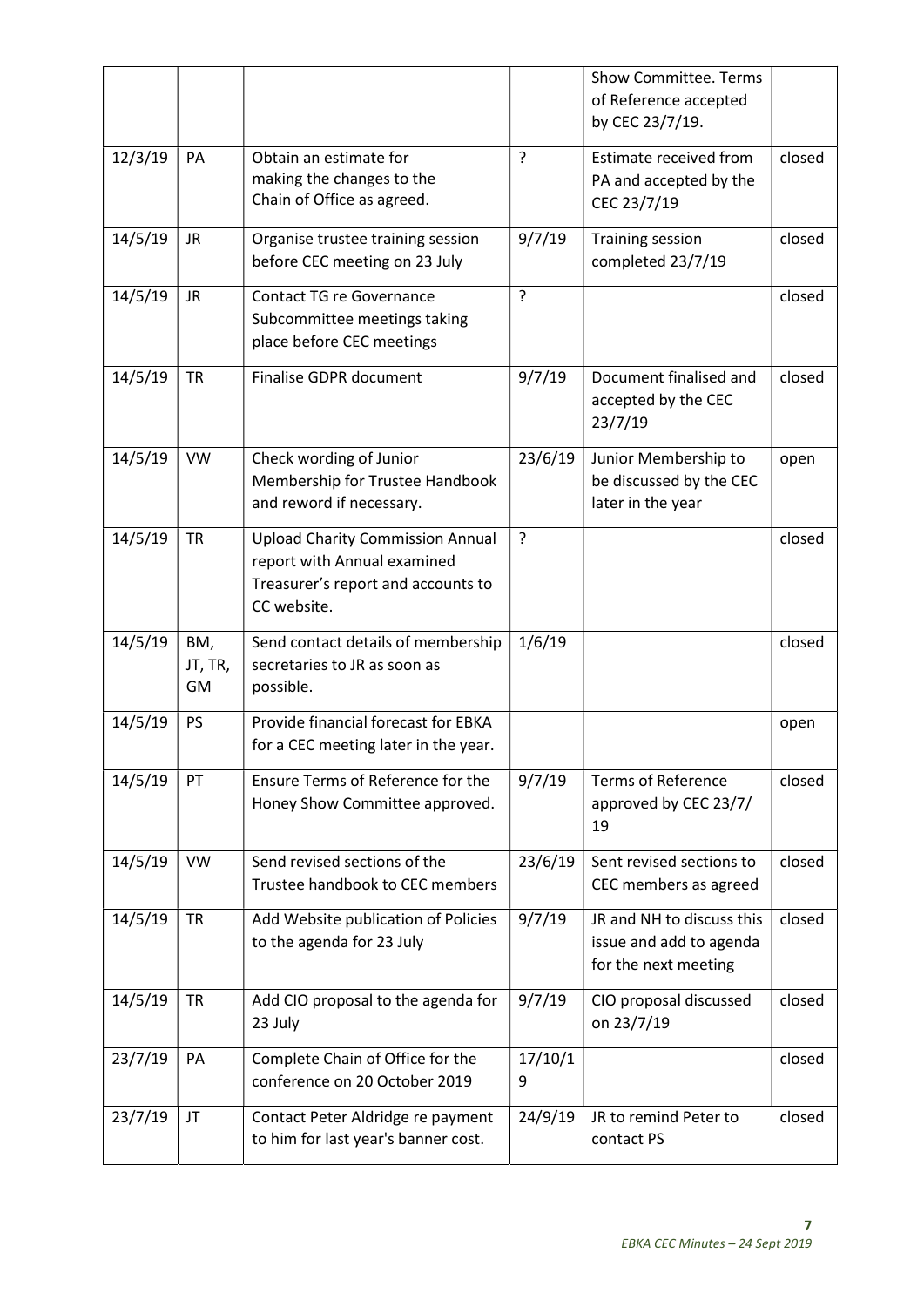| 23/7/19 | <b>PS</b>  | Amend incorrect heading on 2019<br>financial statement; Send copy of<br>Gift Aid Declaration Form to CEC                                                                                                                          | 24/9/19     |                                                                         | open        |
|---------|------------|-----------------------------------------------------------------------------------------------------------------------------------------------------------------------------------------------------------------------------------|-------------|-------------------------------------------------------------------------|-------------|
| 23/7/19 | GM         | Provide GMD with a user for Dengie<br>& Maldon                                                                                                                                                                                    | 30/7/19     |                                                                         | ?close<br>d |
| 23/7/19 | <b>GMD</b> | Add PA as user for Romford;<br>Provide CEC with list of the six<br>custom fields allocated in eR2; the<br>current of users; and list of<br>payment items as setup as present.                                                     | 30/7/19     |                                                                         | ?close<br>d |
| 23/7/19 | Trustees   | Trustees to send a list of<br>preferences for custom fields and<br>payment items for their division to<br>GMD as soon as possible                                                                                                 | 30/7/19     |                                                                         | ?close<br>d |
| 23/7/19 | <b>RR</b>  | For BBKA ADM Meeting: Raise<br>concerns about the introduction of<br>eR2; propose that BBKA review<br><b>Basic Assessment information and</b><br>appoint more examiners in East<br>Anglia for the Honey Bee Health<br>Certificate | ?           |                                                                         | open        |
| 23/7/19 | <b>TR</b>  | Send CEC a copy of the BDI Privacy<br>Policy.                                                                                                                                                                                     | 30/7/19     |                                                                         | closed      |
| 23/7/19 | <b>CEC</b> | Contact VW with any amendments<br>to updated sections of the Trustee<br>Handbook.                                                                                                                                                 | 24/9/19     |                                                                         | open        |
| 23/7/19 | JR         | Contact TG and NH about website<br>publication of policies, etc.                                                                                                                                                                  | 24/9/19     |                                                                         | closed      |
| 23/7/19 | <b>TR</b>  | Prepare more information on the<br>process of EBKA becoming a CIO                                                                                                                                                                 | 24/9/19     | TR contacted John<br>Rhodes for legal<br>assistance with CIO<br>process | open        |
| 23/7/19 | Trustees   | Trustees to ask divisions for BBKA<br>propositions and forward to RR                                                                                                                                                              | 24/9/19     |                                                                         | closed      |
| 23/7/19 | Trustees   | Trustees to provide KL and SA with<br>the names of their divisional Bee<br><b>Health Officers</b>                                                                                                                                 | $\tilde{?}$ |                                                                         | open        |
| 24/9/19 | JR.        | Remind Peter Aldridge to contact<br>PS for banner payment.                                                                                                                                                                        | 26/11/19    |                                                                         | open        |
| 24/9/19 | Trustees   | Ask Membership Secretaries to<br>inform GMD about subscription<br>items and to update swarm lists                                                                                                                                 | 15/10/19    |                                                                         | open        |